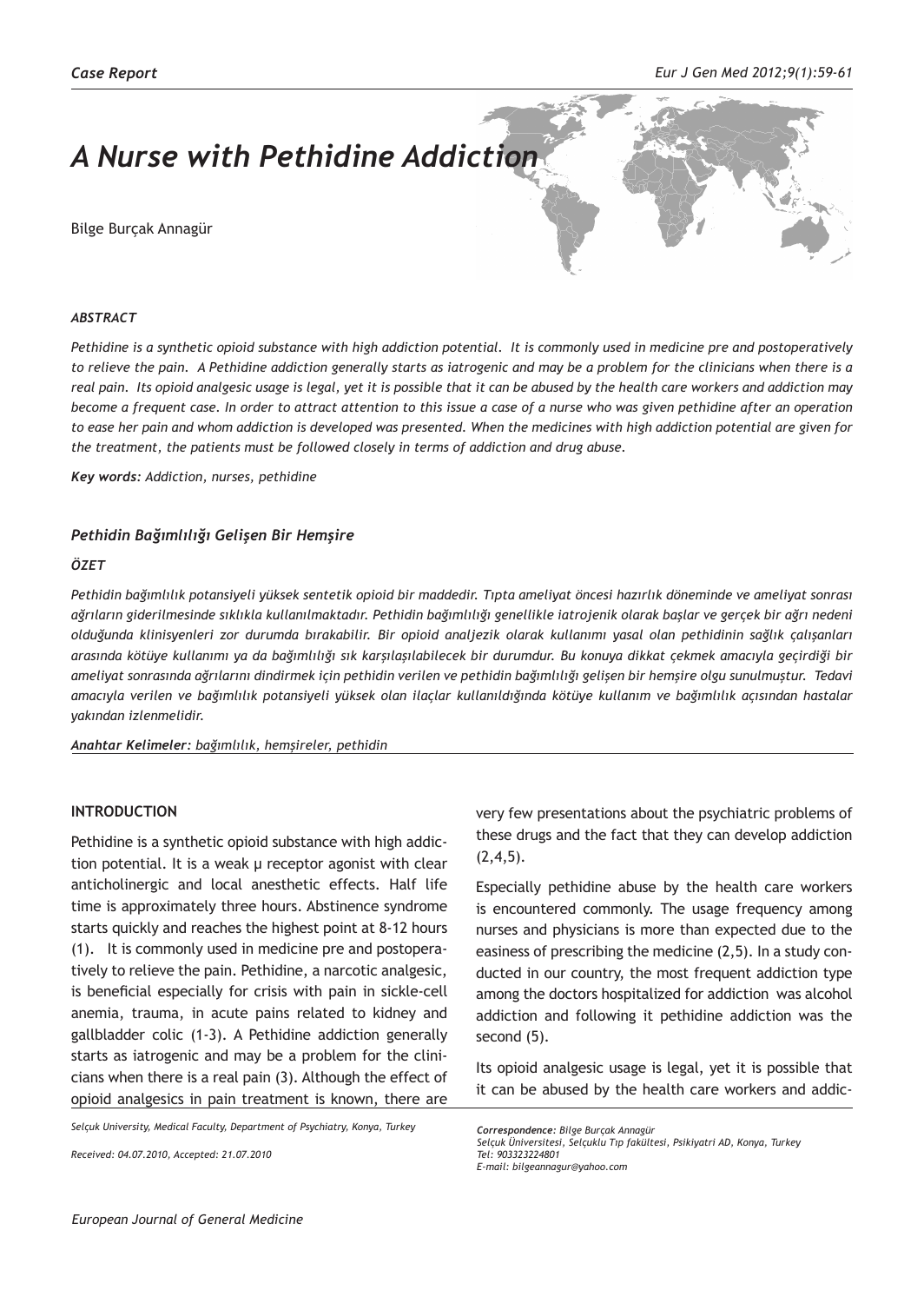tion may become a frequent case. In order to attract attention to this issue a case of a nurse who was given pethidine after an operation to ease her pain and whom addiction is developed was presented.

## **CASE**

A 37 years old high school graduate widow nurse with two children applied to our clinic with pethidine abuse complaints. In the psychiatric interview it was found that the patient was given pethidine a few times to relive pain after a gynecologic operation postoperatively at the age of 31. She stated that she has used pethidine since then and she herself took it intravenously. She stated that she had no problems at first in finding the medicine. Since worked in general surgery department she asked the doctors prescribe it for her. However, at the end of that year, as she stated, she had problems in finding the medicine and she had to buy take the medicine since she had abstinence crisis at work place and stole pethidine from the clinic. She was punished by the hospital management for that reason. She said that at the second year of pethidine usage she was dismissed from her job and had to divorce from her husband due to problems. After leaving work, she tried to take pethidine illegally. A few times during visits to her friends she stole red prescription from clinic and had pethidine. Sometimes she lied that she had ovarian cancer and was hospitalized in various clinics and given pethidine. She has been using 500 mg daily for the last few months. She has not gone out of home and she could eat very little lately. In the first mental examination; conscious was open, co-operated and orient. She seemed older than real age. She appeared cachectic. Her self interest and care was low. Her speech was a little faster. Affection was dysforic. No psychotic finding was defined.

In the physical examination; height was 165 cm, weight 42 kg, echymoses related to injections done earlier were seen on the arms and venous veins in the legs. TA: 85/60 mmHg, Pulse: 135/min measured. She had light perspiration and shivering. These findings were evaluated as abstinence indications. She was hospitalized with the diagnosis of pethidine addiction.

Her blood biochemistry and hormonal examinations were normal. Hb: 9g/dl was defined in hemogram. There was sinus tachycardia in EKG. EEG was normal. 30 mg/day diazepam was started and gradually decreased in two

weeks and stopped. 30 mg /day Mirtazapin was started. Blood pressure and pulse values, eating and drinking, sleeplessness were healed during clinic observation. At the fourth week of hospitalization she was discharged from hospital recovered. She did not come for the follow up after she was discharged. We learned that she started to use pethidine again and we learned that 6 months after she was discharged from the hospital, she died of overdose of pethidine.

## **DISCUSSION**

Addiction and abuse of opioid analgesics is quite frequent (2). Pethidine abuse is generally iatrogenic (3,4). In addicted patients , it has been proposed that some factors such as cronic pain, bad relations between patient and treatment team, low threshold of pain, low tolerance due to anxiety and depression, inappropriate analgesic usage and abuse history may be effective (1). Another risk is groups like doctors and nurses that can easily reach the opioid analgesics thanks to their profession. It has been stated that health care professionals can find pethidine at work place, this was sometimes realized by their colleagues or managers and it has been also reported that sometimes without attracting the attention of the people they could abuse the drug at work place (2). It has been reported that since our case was a nurse, she could easily reached the medicine, had problems at work place and she was dismissed from work.

In researches when the usage of pethidine was compared to other illegal drugs, it was seen that pethidine usage is more frequent among women than men, frequently seen among middle aged, and more frequently seen among those married with children, and their education level was found to be higher. The reason of this is attributed to the fact the pethidine can be obtained with prescription, yet the other illegal drugs cannot. (2). Our case we presented was married, middle aged and had high education level.

Findings obtained from the studies by Hang et al. summarizes the things to be followed as follows: 1) suicide risk should be considered, 2) psychiatric disorders that accompany should be treated, 3) factors that cause vicious circle in pain control should be defined, 4) misconceptions on opioid analgesics among treatment team should be discussed 5) bad relation between the patient and treatment team should be recovered, 6) "addiction" is